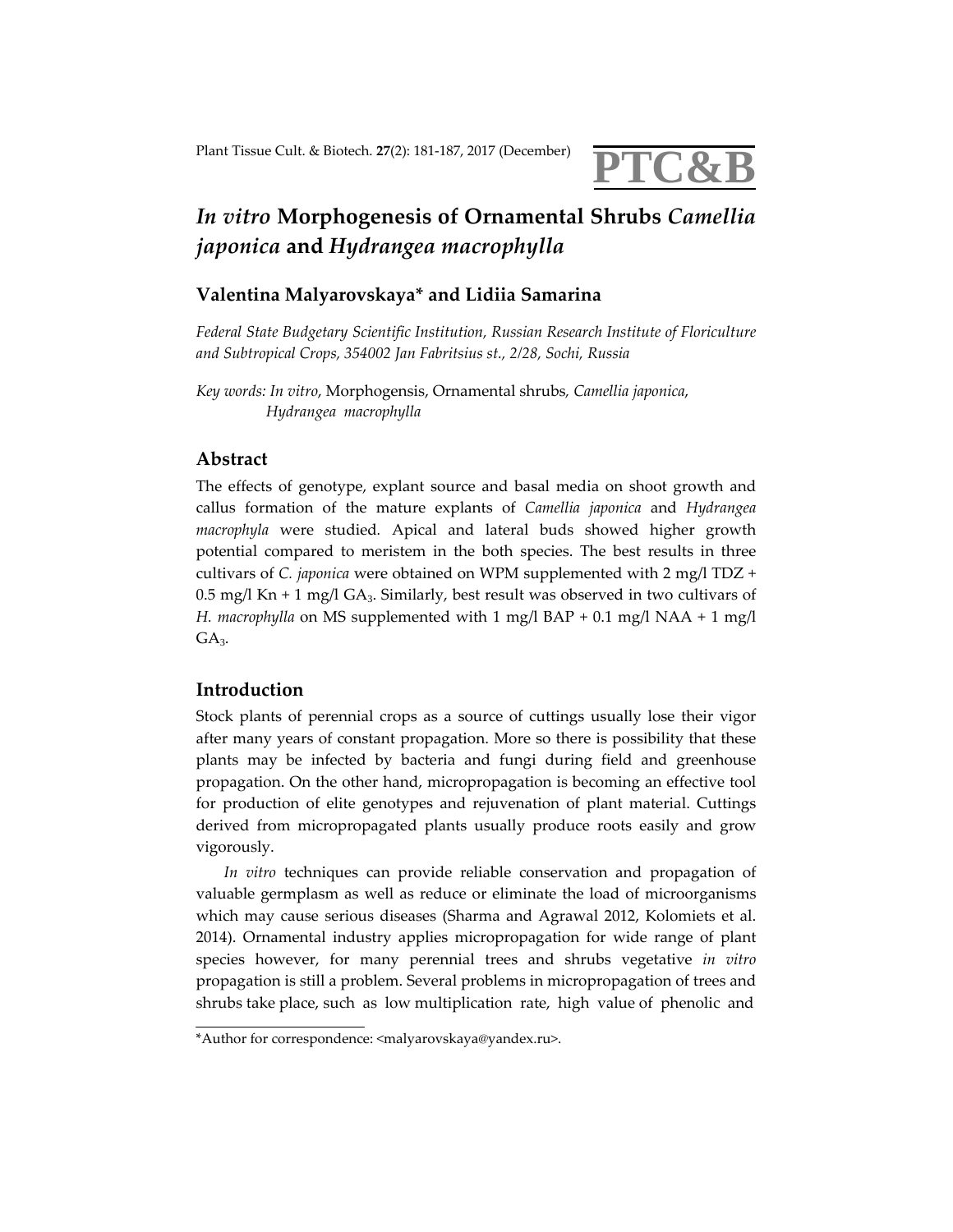other compounds and heavy contamination due to presence of endophytes. Such factors as genotype, explant type and size, media composition have significant effect on micropropagation success (Malyarovskaya 2014). Understanding the role of these factors is important for development successful protocols for cultivar micropropagation of ornamental trees and shrubs.

*Camellia japonica* is one of perennial ornamental species with more than 32,000 cultivars of great ornamental value used as outdoor shrub and as potted home plants (Vela et al. 2013) and has a high nutrition value (Lee et al. 2014). In earlier published articles on *C. japonica* propagation by somatic embryos (San Jose et al. 2016), juvenile seedlings (Mondal 2014) as well as meristems and bud explants (Vieiteza et al. 1989) were developed. However, there are only a few publications with many missing details and clonal *in vitro* propagation remains problematic for *C. japonica* (Mondal 2014).

*Hydrangea macrophylla* is another perennial ornamental shrub grown commercially as potted plants, as outdoors bushes and as cut flowers with large, round flowerheads of various colors ranging from white to purple, pink and red (Malyarovskaya and Karpun 2008). Very little has been reported on the micropropagation and morphogenesis of *Hydrangea in vitro* (Abou Dahab 2007), and as with many woody species, the development of an efficient regeneration protocol in *Hydrangea* has not yet been successful (Liu et al. 2011).

The aim of this work is to study effects of culture media composition, genotype and explant on growth of *C. japonica* and *H. macrophylla* cultivars, which are established as outdoor ornamental plants on the Black Sea Coast of Western Caucasus.

#### **Materials and Methods**

Young shoots of several cultivars of *Camelia japonica* (cv. Reine des Beautes, cv. Lelie, cv. David Bocchi) and *Hydrangea macrophylla* (cv. Draps Wonder, cv. Madame Hamard) were obtained from the field collection of the Institute (Sochi, Russia). Shoots were washed in running tap water for 20 min, soaked in KMnO4 pink solution for 30 min. Decontamination procedure was conducted by the protocols of Malyarovskaya 2012, Kolomiets et al. 2014. Apical and lateral buds and meristems with 2 ‐ 3 primordia were isolated and used as explants.

Explants were placed on MS and WPM (Lloyd and McCown 1980) basal medium for initiation of growth and further multiplication. Media were supplemented with 25  $g/l$  sucrose and solidified with 2.5  $g/l$  phytagel. To study the effect of PGR on growth of explants media were supplemented with BAP, Kn, NAA, GA3, TDZ. The chosen combinations were selected according to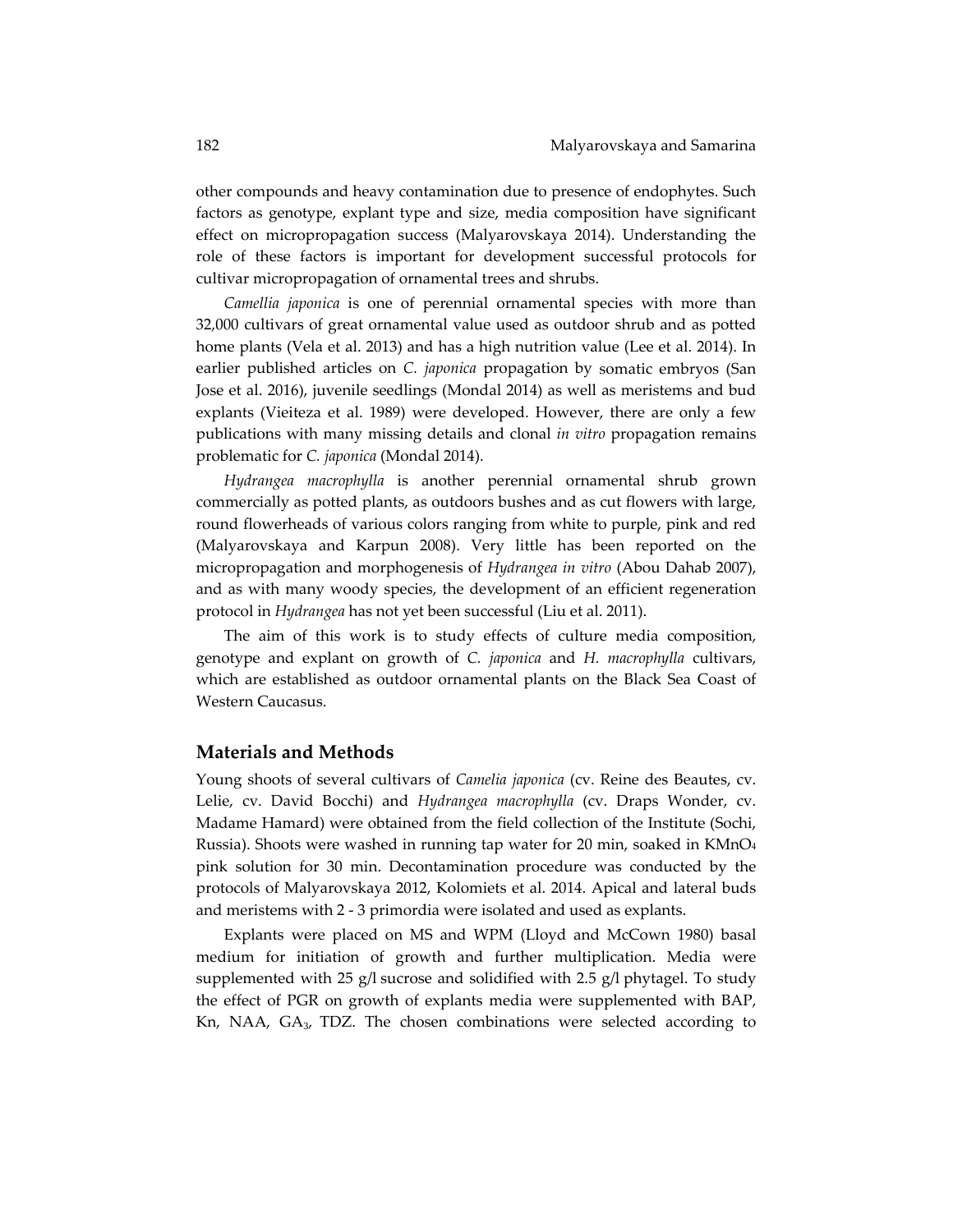previous investigations. The pH of medium was adjusted to 5.7 before autoclaving at  $12^{\circ}$ C for 20 min.

 Explants were placed on the medium filled in 100 ml glass jars (one explant per each jar) and incubated in light chamber under fluorescent tubes with photoperiod 16/8, light intensity 3000 lux and temperature 24 ± 2ºC

 Effects of basal medium and PGR were observed after 30 ‐ 60 days in culture. The percentage of callus formation, shoot growth and no responded explants were recorded. All experiments were conducted in three replicates with 30 explants per each treatment. Statistical data were analyzed using ANOVA test and differences were considered as significant at  $p \leq 0.05$ .

#### **Results and Discussion**

In our study, when MS and WPM basal media were compared, the average shoot length was not depended significantly on basal media (data are not presented). But in case of *C. japonica* leaves were greener on WPM so this medium was used in the following experiments.

The medium previously used for *Hydrangea* was usually based on MS salts and some authors reported that WPM was not appropriate for this ornamental shrub (Abou‐Dahab 2007). So it was interesting for us to test WPM for explant development.



Fig 1. The effect of growth regulators (mg/l) for *in vitro* development of *Camelia japonica* buds in culture medium.

On the other hand, in case of *C. japonica* previously reported that WPM is the best growth medium (Vieitez et al. 1989). However, other authors found that MS and half strength of MS were best media for *C. japonica* micropropagation (Carlisi and Torres 1986). So it can be concluded that different responses were probably genotype‐dependent (Mondal 2011).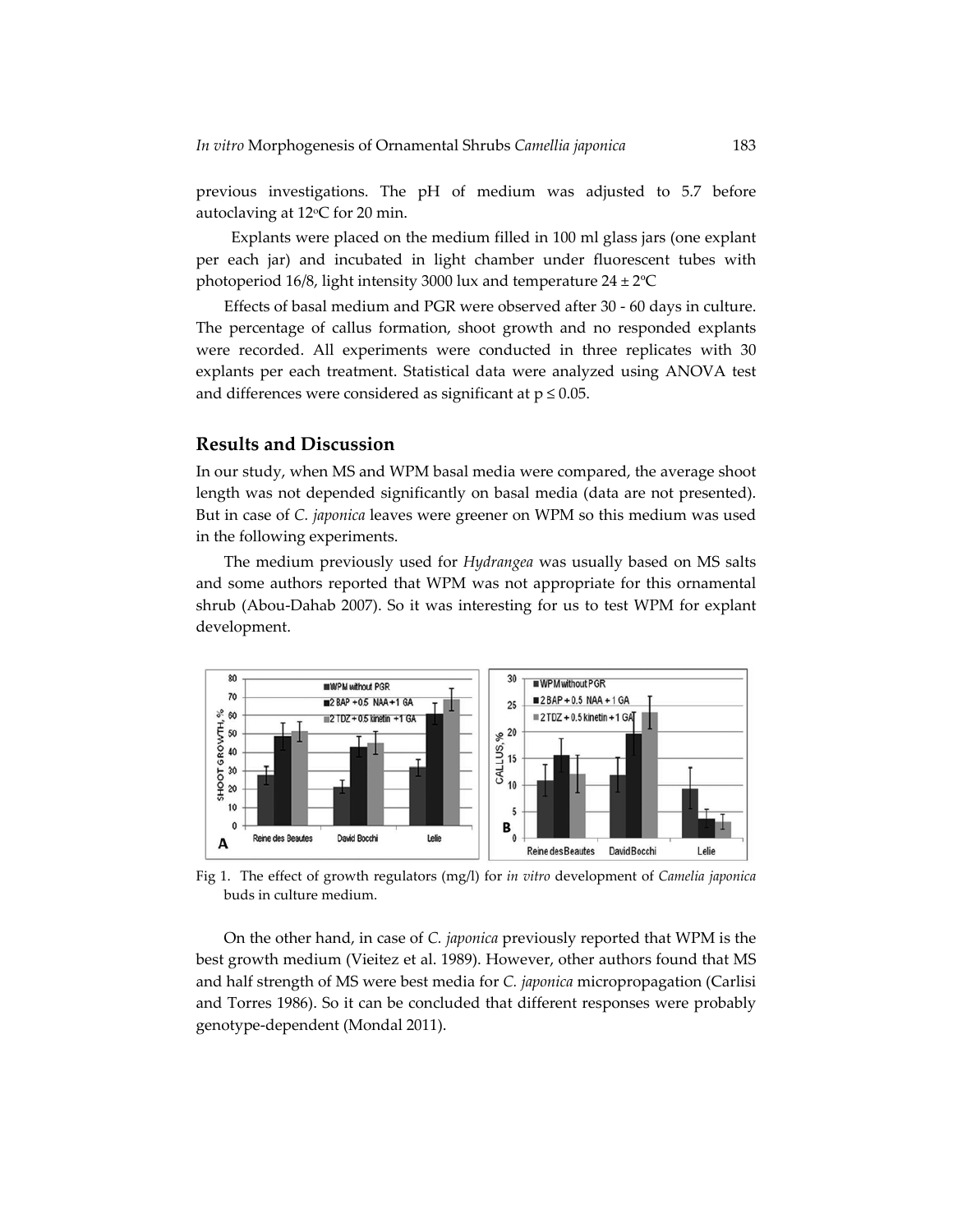Addition of two combination of PGR affected significantly on explants growth and showed better morphogenesis in both species. In case of *C. japonica* the best response of buds (43.1 ‐ 68.9 %) was obtained in both PGR combinations compared to control (21.7 - 31.9 %) (Fig. 1A). The tested PGR combinations did not result adventitious shooting, so multiplication of *Camellia* was only possible by increasing internodes number.



Fig. 2. Effect of growth regulators (mg/l) for *in vitro* response of buds (A) and meristems (B) of *Hydrangea macrophylla* in culture media.

Solid callus was formed in basal portions of *Camellia* explants. The callus seemed to have inhibitory effect on further shoots development. Effect of PGR on callus percentage was affected by cultivar (Fig. 1B). Both PGR combinations significantly increased callus formation in cv. David Bocchi, decreased callus formation in cv. Lelie and showed no effect on callus formation in cv. Reine des Beautes compared to control. So, as it was previously supposed, different responses are probably more genotype‐dependent than PGR‐dependent (Mondal 2011).

In case of *H. macrophylla* two combinations of growth regulators significantly increased shoot growth. Bud growth percentage was 65.3 ‐ 68.4 compared to control 37.9 ‐ 45.7 in cv. Draps Wonder and Madame Hamard, respectively (Fig. 2A, 3A). Addition of PGR did not affect significantly on callus formation of *H. macrophylla*. Callus was observed only from meristems in both cv. Draps Wonder and Madame Hamard and its percentage was 12.9 ‐ 34. Callus percentage was also more genotype‐dependent than PGR‐dependent (Fig. 2B). *In vitro* flowering occurred in *H. macrophylla* shoots on MS supplemented with 1 mg/l BAP + 0.1 mg/l NAA + 1 mg/l GA (Fig. 3B). In other studies on *Hydrangea quercifolia* authors used BA and concluded that propagation technique did not consistently influence response to PGRs (Cochran et al. 2014). In other studies MS with BA (2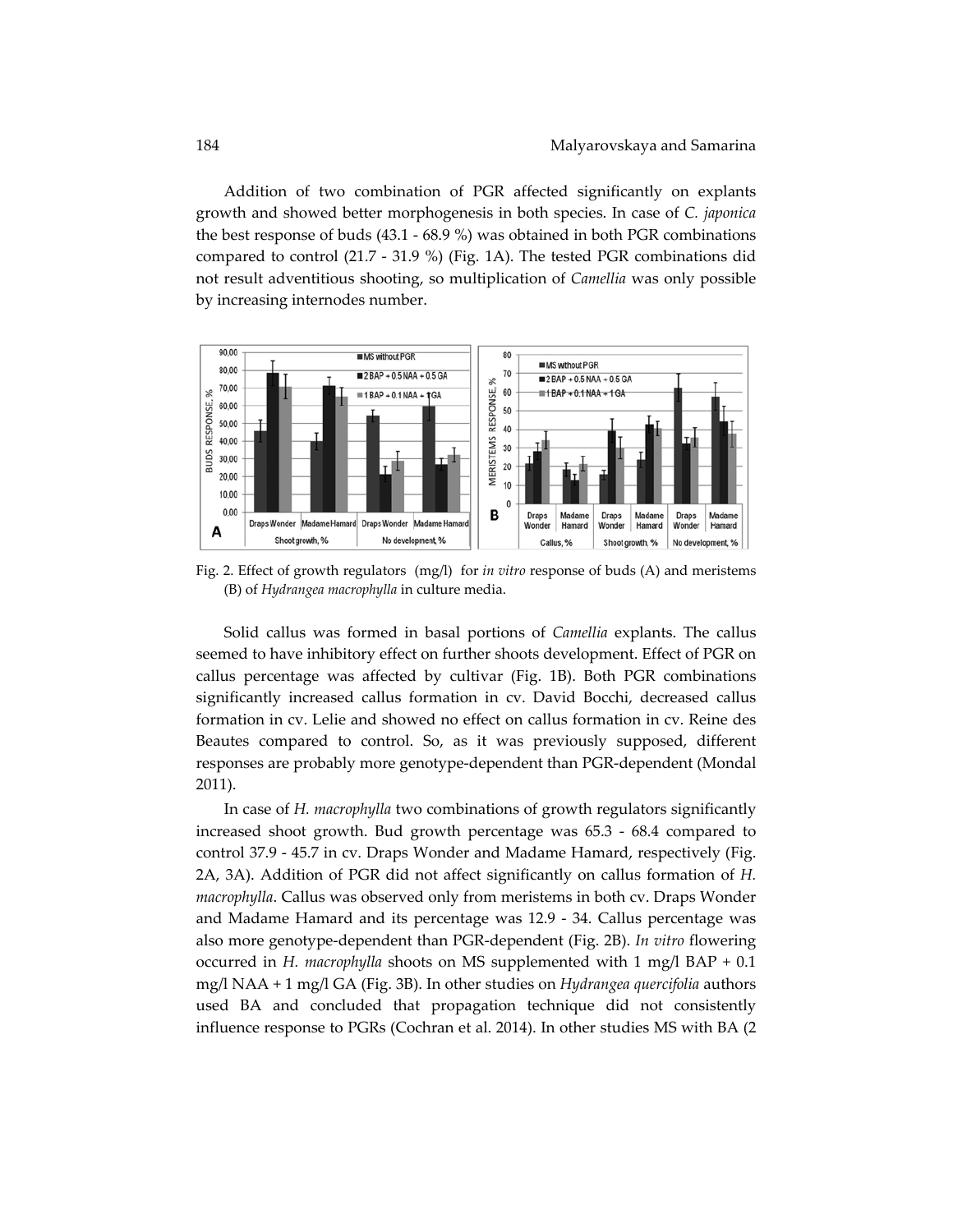mg/l) (Abou‐Dahab 2007) and MS supplemented with BA (0.25 mg/l) were found to be the best medium for *Hydrangea macrophylla* with the highest multiplication rate.

Effect of explant on morphogenesis success was also significant. Lateral and apical buds were better explants of *C. japonica* than meristems with the higher percentage of morphogenesis  $(43 - 65)$ . There were only 2.1 - 2.3 % meristems developed into shoots and after 30 days in culture they died (data are not shown).

In case of *Hydrangea macrophylla* shoot growth appeared from the apical and lateral buds after 8 - 10 days in culture. The best morphogenesis was observed using buds as explant on MS supplemented with PGR (Fig. 2A, B).



Fig. 3. A. Shoot growth from buds of *H. macrophylla* cv. Drap*s* Wonder after one month on MS. B. *In vitro* flowering of *Hydrangea* shoots. C. *C. japonica in vitro* morphogenesis from buds.

Present data confirmed: despite the fact that plants can be rejuvenated and grow better through meristem culture there were many constraints to establish reliable micropropagation from meristem of perennial ornamentals (Prakash 2009).

Significant differences between cultivars were observed during the propagation of *C. japonica*. Cultivar Lelie showed the highest percentage of bud growth (68.9) compared to Reine des Beautes (51.4%) and David Bocchi 45.2% (Fig. 1A). On the other hand, cultivar David Bocchi showed the highest percentage of callus formation (23.7) compared to Reine des Beautes (12.1) and Lelie (3.1) on WPM supplemented with 2 mg/l TDZ + 0.5 mg/l Kn + 1 mg/l GA (Fig. 1B).

Cultivar effect in *H. macrophylla* was not such evidential. There were only significant difference between the two cultivars in meristem growth but not in bud growth (Fig. 2B). The rate of callus formation of cv. Draps Wonder (34.1%) was significantly higher than in cv. Madame Hamard (21.7 %) in presence of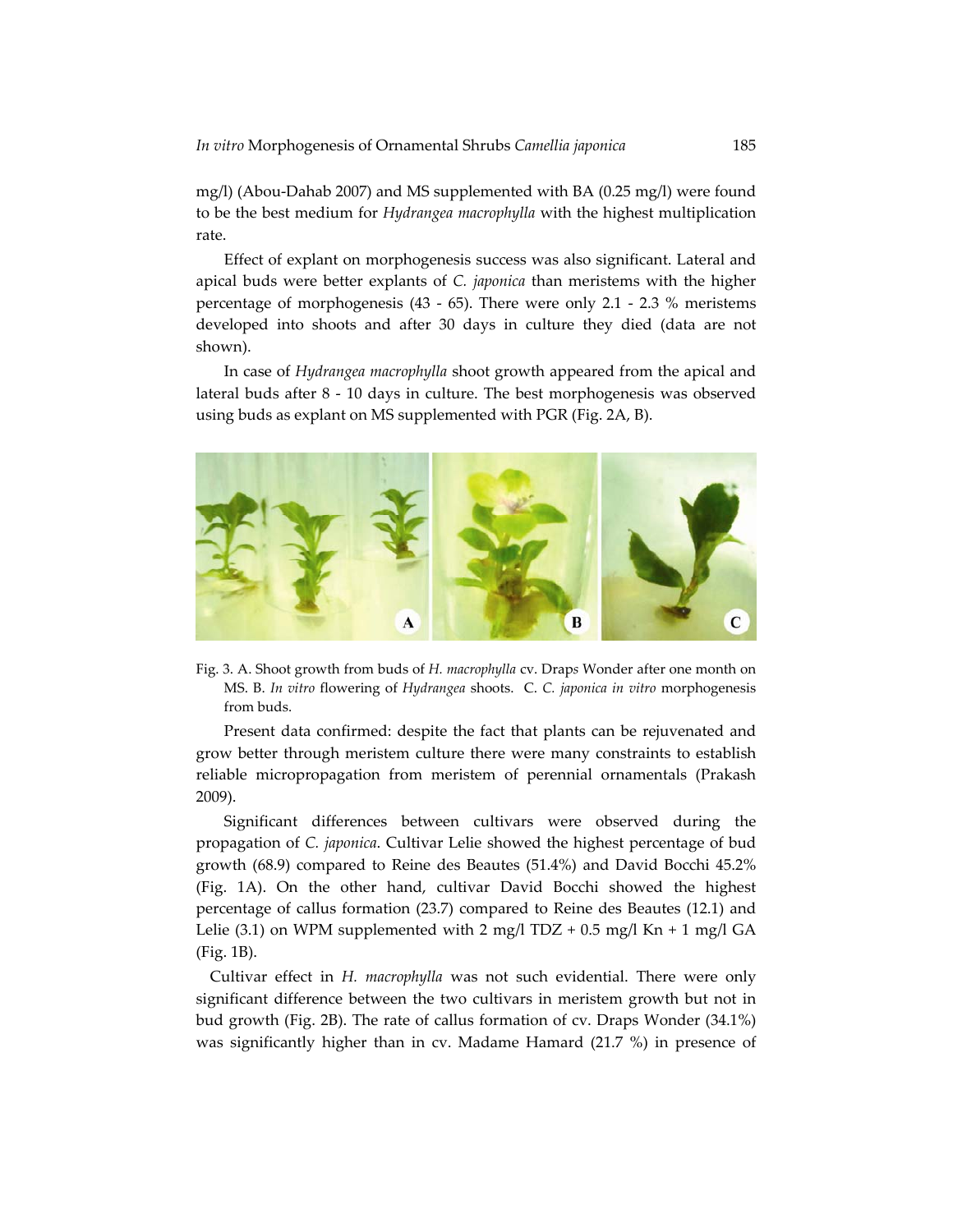PGR*.* On the other hand meristem growth was better in cv. Madame Hamard (23.7%) than in cv*.* Draps Wonder (15.7%).

To summarize the results it can be concluded that explant type, genotype and growth regulators affected significantly shoot growth and callus induction of *Camellia japonica* and *Hydrangea macrophylla*. Best results in *C. japonica* were obtained using bud explants on WPM supplemented with  $2 \text{ mg/l} \text{ TDZ} + 0.5 \text{ mg/l}$ Kn + 1 mg/l GA. *In vitro* proliferation of *H. macrophylla* was also affected by PGR and explant type. Best results in *H. macrophylla* were observed using buds placed on MS with 1 mg/l BAP + 0.1 mg/l NAA + 1 mg/l GA. This study will help to understand the role of different factors in tissue initiation in culture of ornamental shrubs.

#### **Acknowledgement**

This work was particularly supported by Russian Foundation of Basic Research (RFBR), project No. 15‐38‐50200.

### **References**

- **Abou‐Dahab TAM** (2007) *In vitro* propagation of *Hydrangea macrophylla*. Thunb. Arab J. Biotech. **10**(1): 161‐178.
- **Carlisi JC** and **Torres KC** (1986) *In vitro* shoot proliferation of *Camellia* 'Purple Dawn'. Hort Science **21**: 314
- **Cochran DR**, **Benitez‐Ramirez M** and **Fulcher A** (2014) Effect of branch‐inducing treatments on growth of tissue culture and cutting‐propagated *Hydrangea quercifolia* 'Alice'. J. Environ. Hort. **32**(4).
- **Kolomiets TM**, **Malyarovskaya VI**, **Gvasalia MV**, **Samarina LS** and **Sokolov RN** (2014) Micropropagation of subtropical fruit, ornamental crops and endemics of Western Caucasus: Original and optimized protocols. Agricultural biology **3**: 49‐58. [in Russian].
- **Lee SY**, **Jung MY** and **Yoon SH** (2014) Optimization of the refining process of camellia seed oil for edible purposes. Food Sci. Biotechnol. **23**: 65‐73.
- **Liu F**, **Huang L**, **Li YL**, **Reinhoud P**, **Jongsma MA** and **Wang CY** (2011) Shoot organogenesis in leaf explants of *Hydrangea macrophylla* 'Hyd1' and assessing genetic stability of regenerants using ISSR markers. Plant Cell Tiss. Organ Cult. **104**: 111‐117.
- **Lloyd G** and **McCown B** (1980) Commercially‐feasible micropropagation of mountain laurel, *Kalmia latifolia* by use of shoot tips culture. Proc. Int. Plant Prop. Soc. **30**: 420‐427.
- **Malyarovskaya VI** (2012) Decontamination of *Сamelia japonica* L. explants. Subtropical and ornamental horticulture. FGBSI RRIFSC Sochi. **47**: 161‐168. [in Russian]